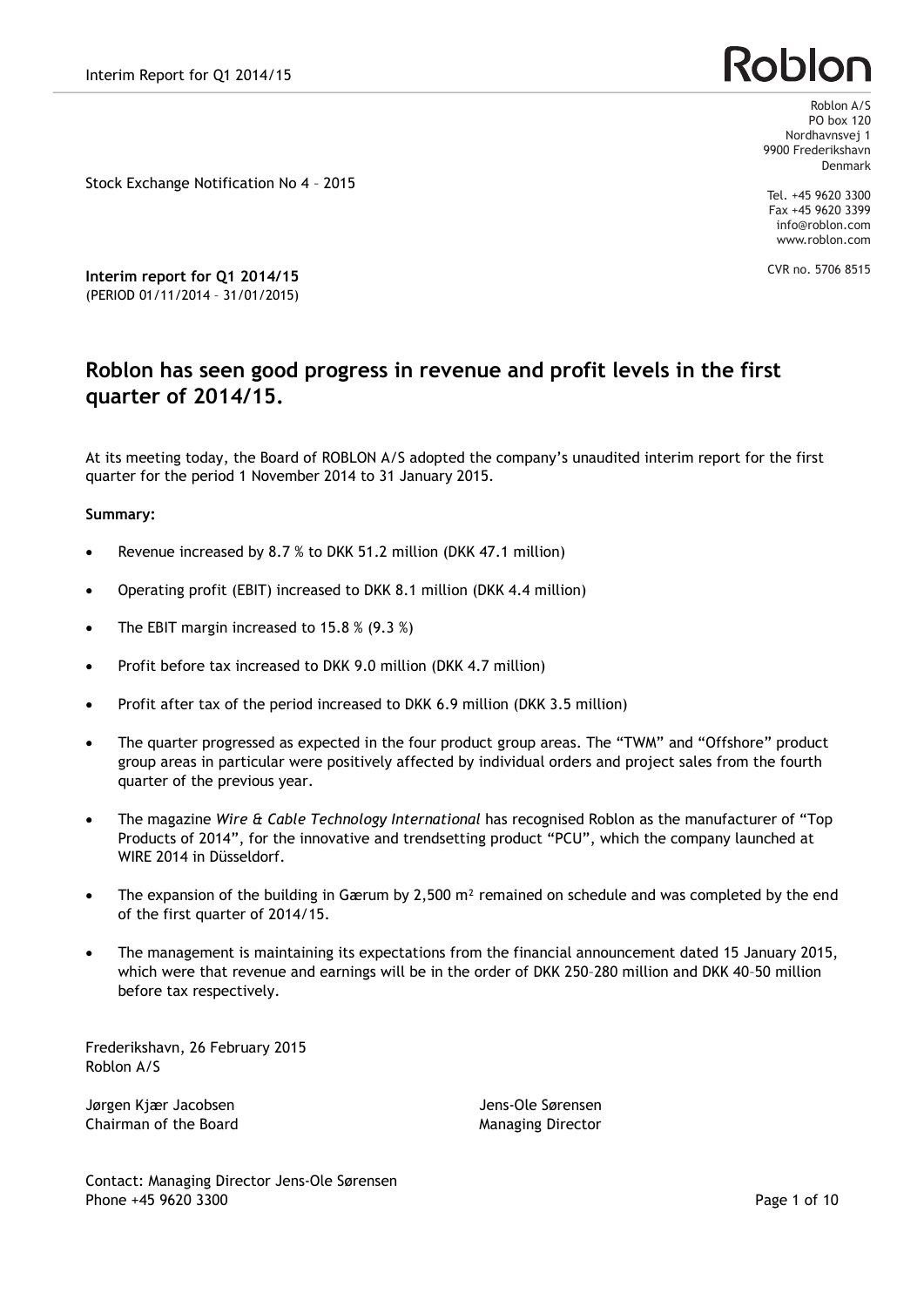# **Financial Main and Key Figures for Roblon**

|                                                      | Q <sub>1</sub> | Q1<br>2013/14 | 1/11 2013-<br>31/10 2014 |
|------------------------------------------------------|----------------|---------------|--------------------------|
| Financial Highlights (mill.DKK) 2)                   | 2014/15        |               |                          |
| <b>Income Statement</b>                              |                |               |                          |
| Total revenue                                        | 51,2           | 47,1          | 259,8                    |
| Of which for export                                  | 49,6           | 42,3          | 239,7                    |
| Operating profit                                     | 8,1            | 4,4           | 51,3                     |
| Net financing, etc.                                  | 0,9            | 0,3           | 2,0                      |
| Profit before tax                                    | 9,0            | 4,7           | 53,3                     |
| Profit of the period                                 | 6,9            | 3,5           | 40,4                     |
| <b>Balance Sheet</b>                                 |                |               |                          |
| <b>Total assets</b>                                  | 298,0          | 264,5         | 300,6                    |
| Share capital                                        | 35,8           | 35,8          | 35,8                     |
| Capital and reserves                                 | 259,7          | 233,8         | 252,8                    |
| Shareholder value                                    | 545,4          | 527,5         | 511,4                    |
| <b>Cash Flow</b>                                     |                |               |                          |
| Cash flow from operating activities                  | (1,7)          | 19,6          | 59,8                     |
| Cash flow from investment activities                 | (9,6)          | (0,6)         | (7,7)                    |
| Of which investment in tangible fixed assets (gross) | (8,7)          | (0,2)         | (5,4)                    |
| Cash flow from financing activities                  | 0,0            | 0,0           | (17,9)                   |
| Change in cash and cash equivalents                  | (11,3)         | 19,0          | 34,3                     |
| <b>Key Figures</b>                                   |                |               |                          |
| Profit ratio (%)                                     | 15,8           | 9,3           | 19,8                     |
| ROIC/return on average invested capital (%)          | 6,1            | 3,7           | 36,2                     |
| Solvency ratio (%)                                   | 87,1           | 88,4          | 84,1                     |
| Return on equity (%)                                 | 2,7            | 1,5           | 16,7                     |
| Intrinsic value of shares                            | 145            | 131           | 141                      |
| Number of full-time employees (average)              | 145            | 141           | 138                      |

The key figures have been calculated in accordance with the Danish Society of Financial Analysts' recommendations. The stated share-based key figures relate to the B-shares.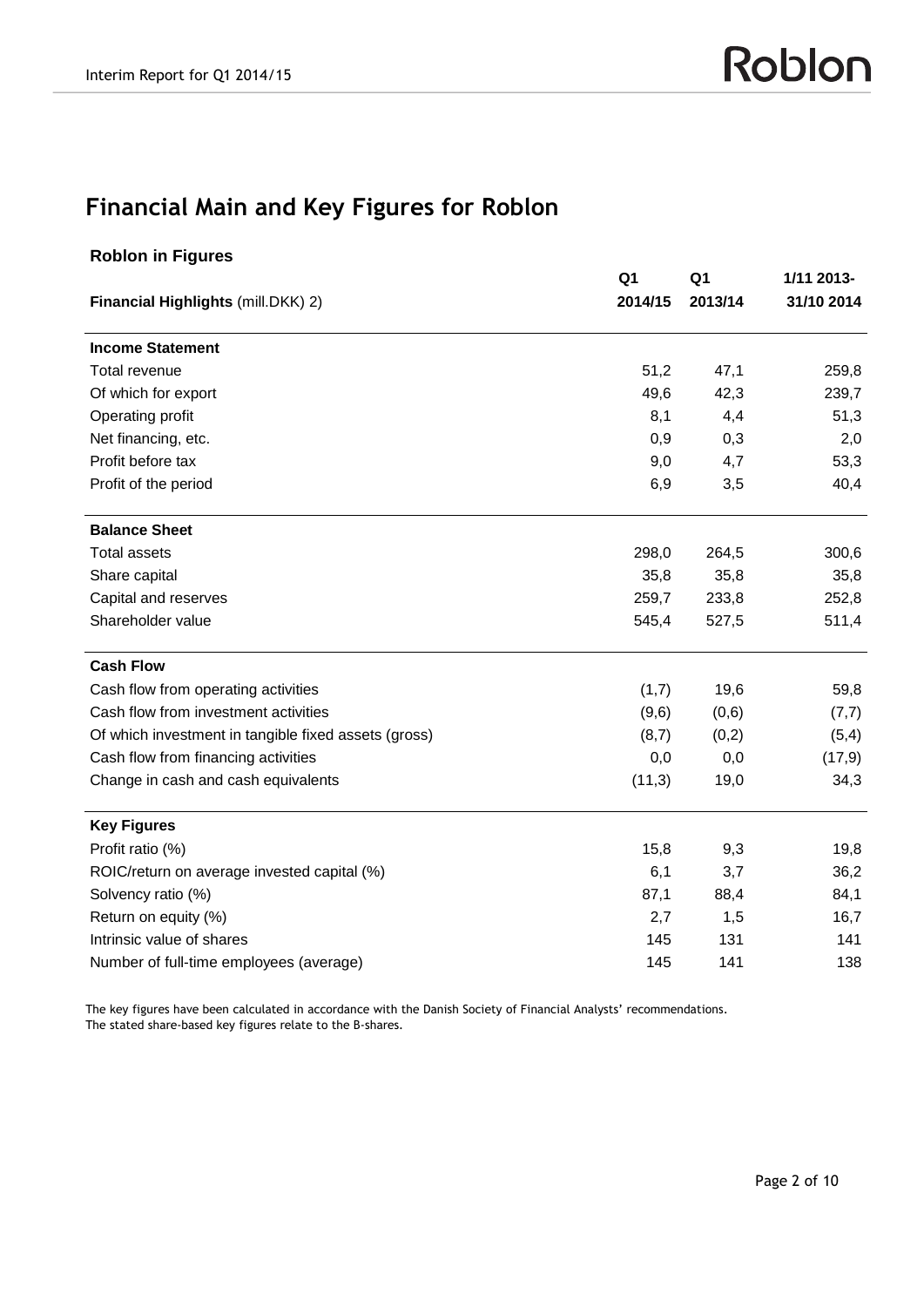# **Management's review**

for Q1 2014/15.

**Comments on the development in the first quarter for the period 1 November2014 to 31 January 2015**

#### **Income statement**

Revenue rose to DKK 51.2 million, compared to DKK 47.1 million for the same period the previous year. This increase corresponds to growth of 8.7%.

The quarter progressed as expected in the four product group areas. The "TWM" and "Offshore" product group areas in particular were positively affected by individual orders and project sales from the fourth quarter of the previous year.



The growth in revenue alongside a robust product mix have led to an increase in operating profit (EBIT) to DKK 8.1 million compared to DKK 4.4 million last year, corresponding to an increase of 84.1%.

Profit before tax was DKK 9.0 million compared to DKK 4.7 million the previous year, corresponding to an increase of 91.5%.

Profit after tax for Q1 2014/15 amounts to DKK 6.9 million compared to DKK 3.5 million last year.

In comparison to the first quarter of the previous year, two more development engineers have been hired to work with mechanical product development and polymer chemistry respectively.

Depreciation and amortisation items are DKK 1.7 million compared to DKK 2.0 million last year.

Net financial items increased to DKK 0.9 million compared to DKK 0.3 million last year. The entries are interest income from fixed-term deposits and net foreign exchange income.

### **Balance sheet**

Inventories rose by DKK 15.8 million as a result of timing differences within the "Offshore", "TWM" and "Cable fibres/cable machinery" areas as well as large project sales within the "Offshore" and "TWM" areas. Receivables also increased by DKK 5.3 million. As of 31 January 2015, total assets constituted DKK 298 million compared to DKK 265 million last year.

## **Cash flows**

Cash flows from operating activities amounted to DKK -1.7 million compared to DKK 19.6 million the previous year. This change can be attributed to differences in the working capital.

In the first quarter, the investments increased by DKK 9.0 million and comprised development projects, the expansion in Gærum, and the belonging new production plant.

# **Investments in property, plant and equipment**

Roblon completed the building work for the 2,500 m² expansion of the production facilities in Gærum on schedule at the end of the quarter. New production equipment for the expanded capacity within the "Offshore" and "Cable fibres/cable machinery" areas is being implemented and is expected to be commissioned during the course of Q2 2014/15.

#### **Product development**

In the "Cable fibres/cable machinery" product area, Roblon's innovative and trendsetting product "PCU", a machine for precision coiling of fibre optic cables, which was launched at Wire 2014 in Düsseldorf in front of a large crowd, has been recognised as "**Top Products of 2014**". The selection and recommendations for this award were made by the editorial staff of the internationally recognised magazine *Wire & Cable Technology International,* which writes for the international fibre optic industry.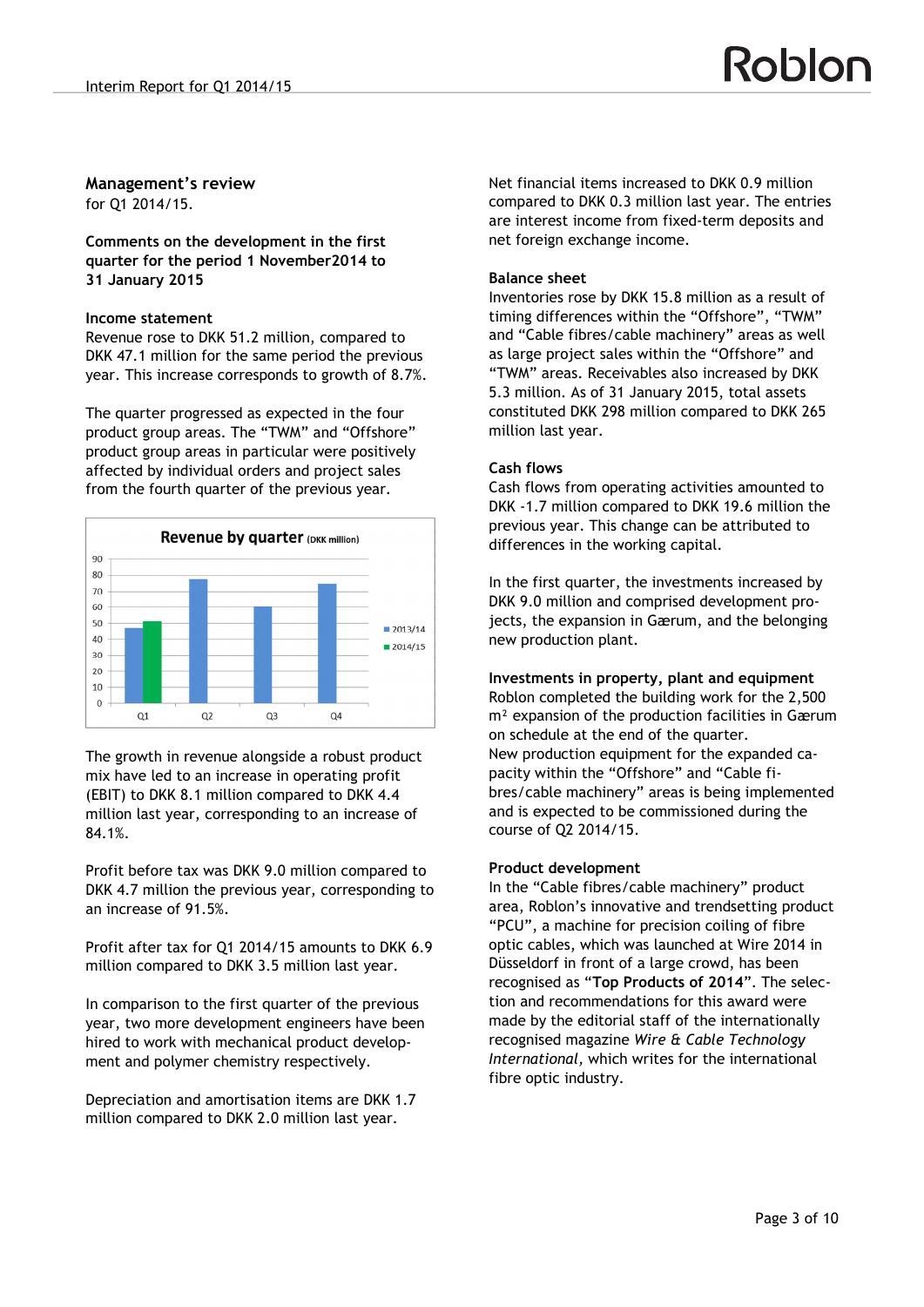#### **Sales campaign**

Roblon has maintained its canvassing sales activities targeted at existing and potential customers in e.g. the USA, Central America and India.

Sales-related activities in the "Offshore" area have been particularly targeted towards customers who do not operate in the North Sea, including customers in Brazil. Due to the low price of oil, projects at oil producers based in the North Sea are increasingly being postponed.

Roblon has strengthened its KAM initiatives targeting global groups within the fibre optic industry, while extra sales resources for the "Cable fibres/cable machinery" product group area are expected to be brought in during Q2 2014/15.



# **Expectations for the financial year 2014/15**

In light of the development in and profit for the first quarter, the management is maintaining its expectations that were published in connection with the preliminary announcements of financial statements of 15<sup>th</sup> January 2015.

Revenue is thus still expected to be in the region of DKK 250–280 million and profit before tax in the order of DKK 40–50 million for the financial year 2014/15.

# **Future conditions**

Roblon's sales are characterised by a structure based on project sales. This always makes it difficult to produce forecasts for future revenue within given periods, i.e. quarters, half-years and full years.

Statements on future conditions, especially those on future revenue and operating profit, are uncertain and risky.

Roblon

Many factors are and will remain outside of the company's control and can lead to the actual development deviating wildly from the expectations detailed in the report.

Such factors include but are not limited to the following: changes in general business and financial conditions, the trend in the global oil industry, changes in the global economy and changes in interest rates and exchange rates.

# **Financial calendar**

- 18 June 2015 Interim report for Q2 2014/15
- 27 August 2015 Interim report for Q3 2014/15
- 14 January 2016 Preliminary announcements of
	- financial statements 2014/15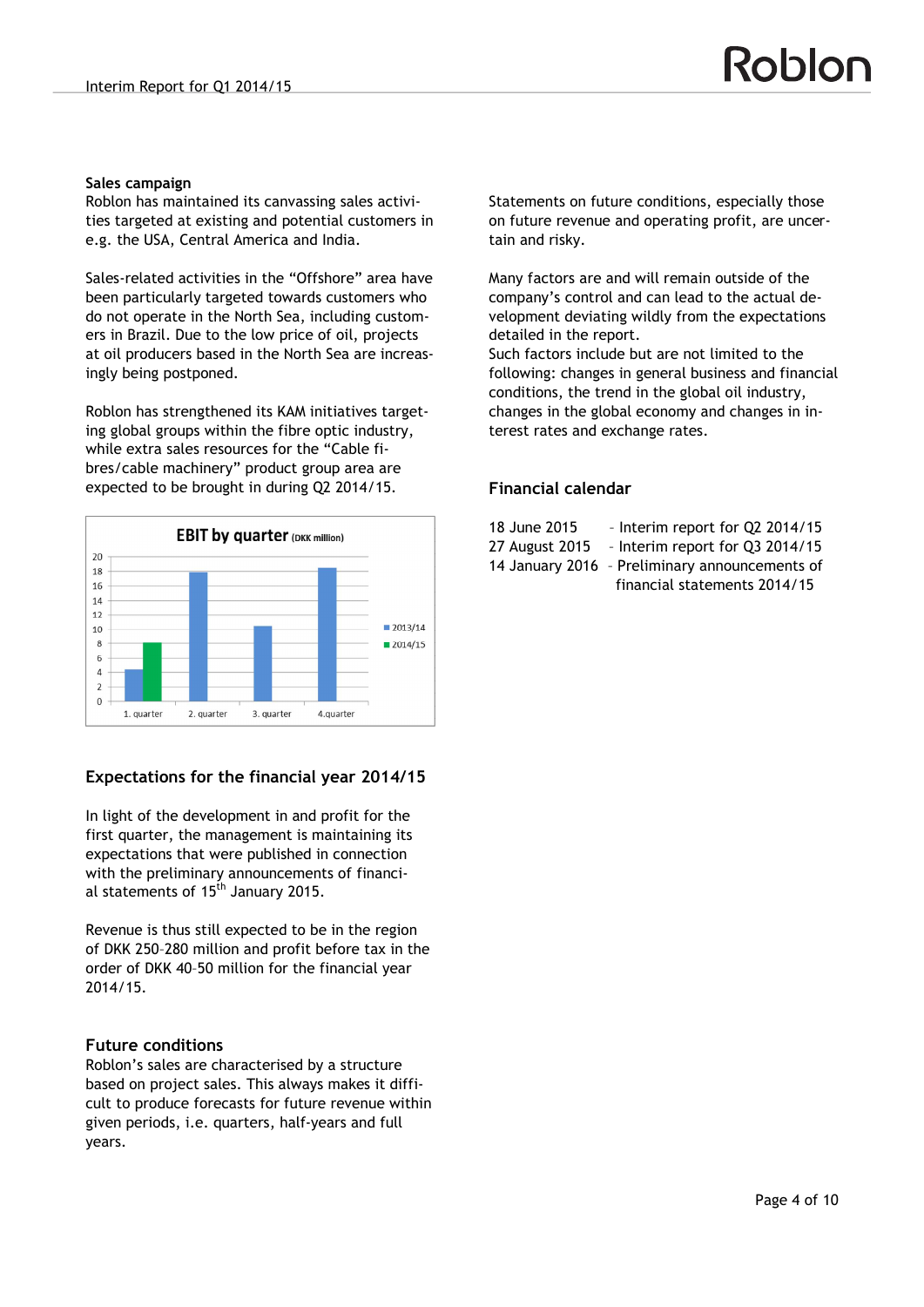# **Statement by Management on the annual report**

The Board of Directors and the Executive Board have today considered and approved the interim report for the first quarter of the financial year 2014/15 for the period 1 November 2014 to 31 January 2015.

This interim report, which has not been audited or examined by the company's auditors, is presented in accordance with the general provisions of the Danish Executive Order on Interim Reports and additional Danish disclosure requirements for interim reporting for listed companies.

In our opinion, the interim statement gives a true and fair view of the Company's financial position at 31 January 2015 and of its financial performance and cash flow for the period 1 November 2014 to 31 January 2015.

We also consider the management report to give a fair review of the development of the company's activities and performance, the profit of the period and the company's financial position as a whole, together with a description of the principal risks and uncertainties that it faces.

Frederikshavn, 26 February 2015

# **Executive Board**

Jens-Ole Sørensen Managing Director, CEO

# **Board of Directors**

Jørgen Kjær Jacobsen **Van Herbert Constantine Constantine Constantine Constantine Constantine Constantine Constantine Constantine Constantine Constantine Constantine Constantine Constantine Constantine Constantine Constant** Chairman Deputy Chairman

Peter Sloth Vagner Karlsen Birthe Tofting Eva Haas Ble Nygaard Letort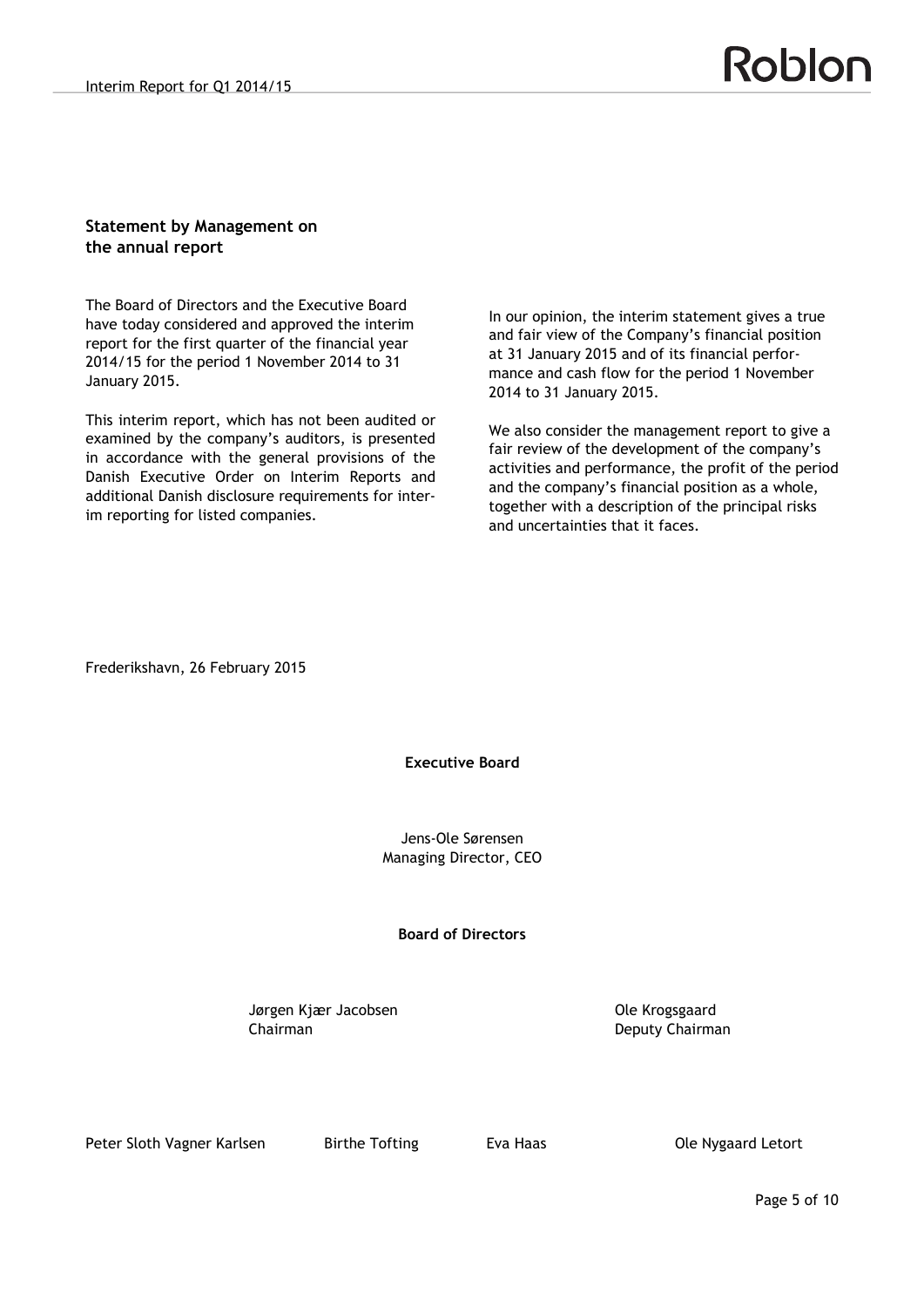| Income statement<br>(tDKK)                | Q <sub>1</sub><br>2014/15 | Q <sub>1</sub><br>2013/14 | 01/11 2013-<br>31/10 2014 |
|-------------------------------------------|---------------------------|---------------------------|---------------------------|
| Net revenue                               | 51,150                    | 47,126                    | 259,787                   |
| Operating profit<br>Net financing etc.    | 8,124<br>861              | 4,375<br>292              | 51,306<br>1,977           |
| Profit before tax                         | 8,985                     | 4,667                     | 53,283                    |
| Profit for the period                     | 6,874                     | 3,524                     | 40,433                    |
| Fair value adjustment of financial assets |                           |                           |                           |
| available for sale                        | $-19$                     | 25                        | $-19$                     |
| Tax on fair value adjustment              | 4                         | -6                        | 5                         |
| Other comprehensive income                | $-15$                     | 19                        | $-14$                     |
| Total comprehensive income                | 6,859                     | 3,543                     | 40,419                    |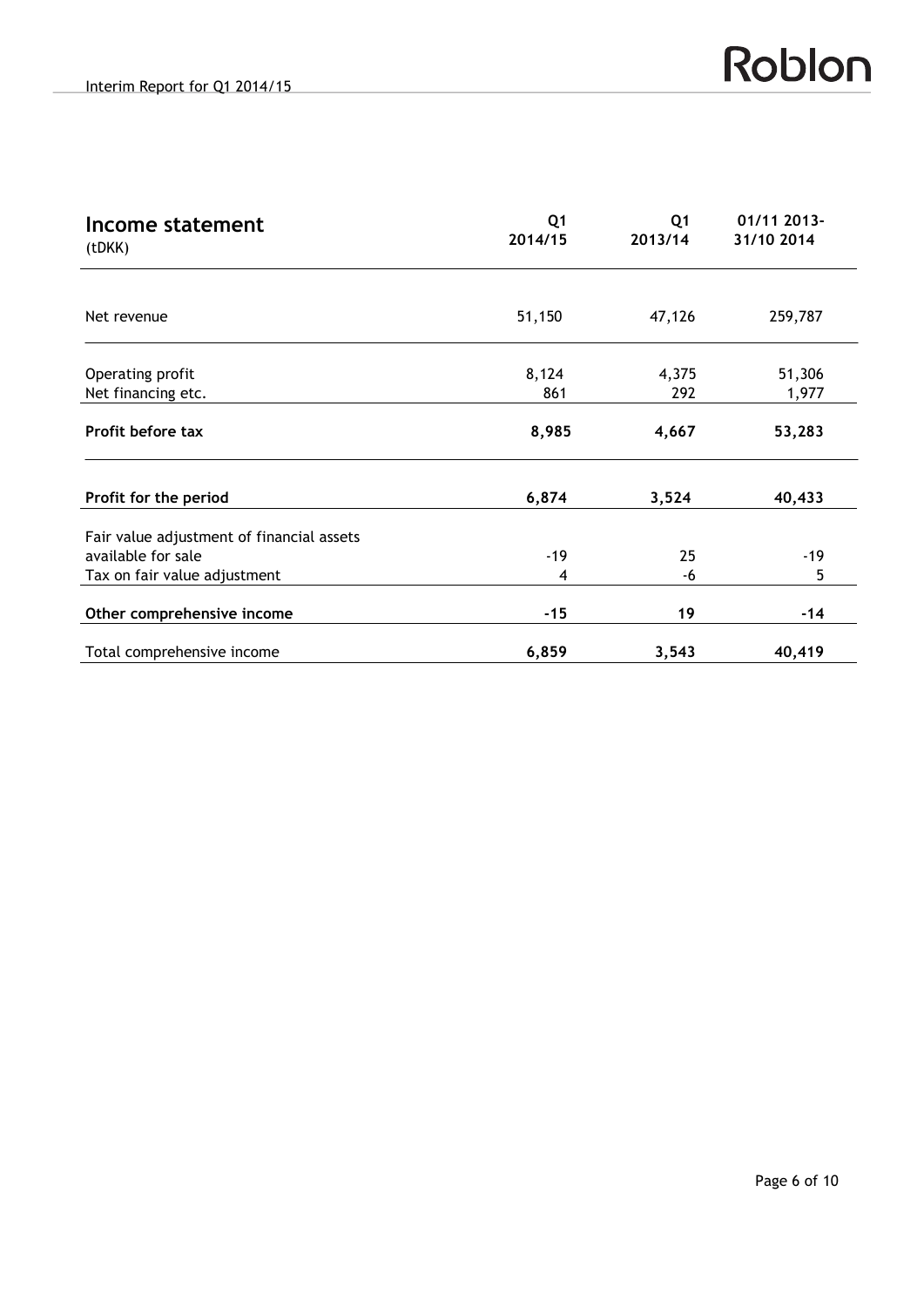# **Balance sheet** (tDKK)

| Assets                              | Q <sub>1</sub><br>2014/15 | Q <sub>1</sub><br>2013/14 | 01/11 2013-<br>31/10 2014 |
|-------------------------------------|---------------------------|---------------------------|---------------------------|
| Intangible assets                   |                           |                           |                           |
| Tangible assets                     | 9,140                     | 10,171                    | 8,861                     |
| <b>Trade debtors</b>                | 51,645                    | 41,686                    | 44,076                    |
|                                     | 327                       | 889                       | 327                       |
| <b>Total non-current assets</b>     | 61,112                    | 52,746                    | 53,264                    |
| <b>Stocks</b>                       | 75,728                    | 59,873                    | 62,506                    |
| Trade debtors                       | 40,737                    | 35,406                    | 53,147                    |
| Financial assets available for sale | 10,754                    | 10,818                    | 10,773                    |
| Cash at bank and in hand            | 109,649                   | 105,633                   | 120,941                   |
| <b>Total current assets</b>         | 236,868                   | 211,730                   | 247,367                   |
| <b>Total assets</b>                 | 297,980                   | 264,476                   | 300,631                   |
| <b>Liabilities</b>                  |                           |                           |                           |
| Capital and reserves                | 259,680                   | 233,827                   | 252,821                   |
| Non-current liabilities             | 3,970                     | 4,270                     | 3,970                     |
| Current liabilities                 | 34,330                    | 26,379                    | 43,840                    |
| <b>Total liabilities</b>            | 297,980                   | 264,476                   | 300,631                   |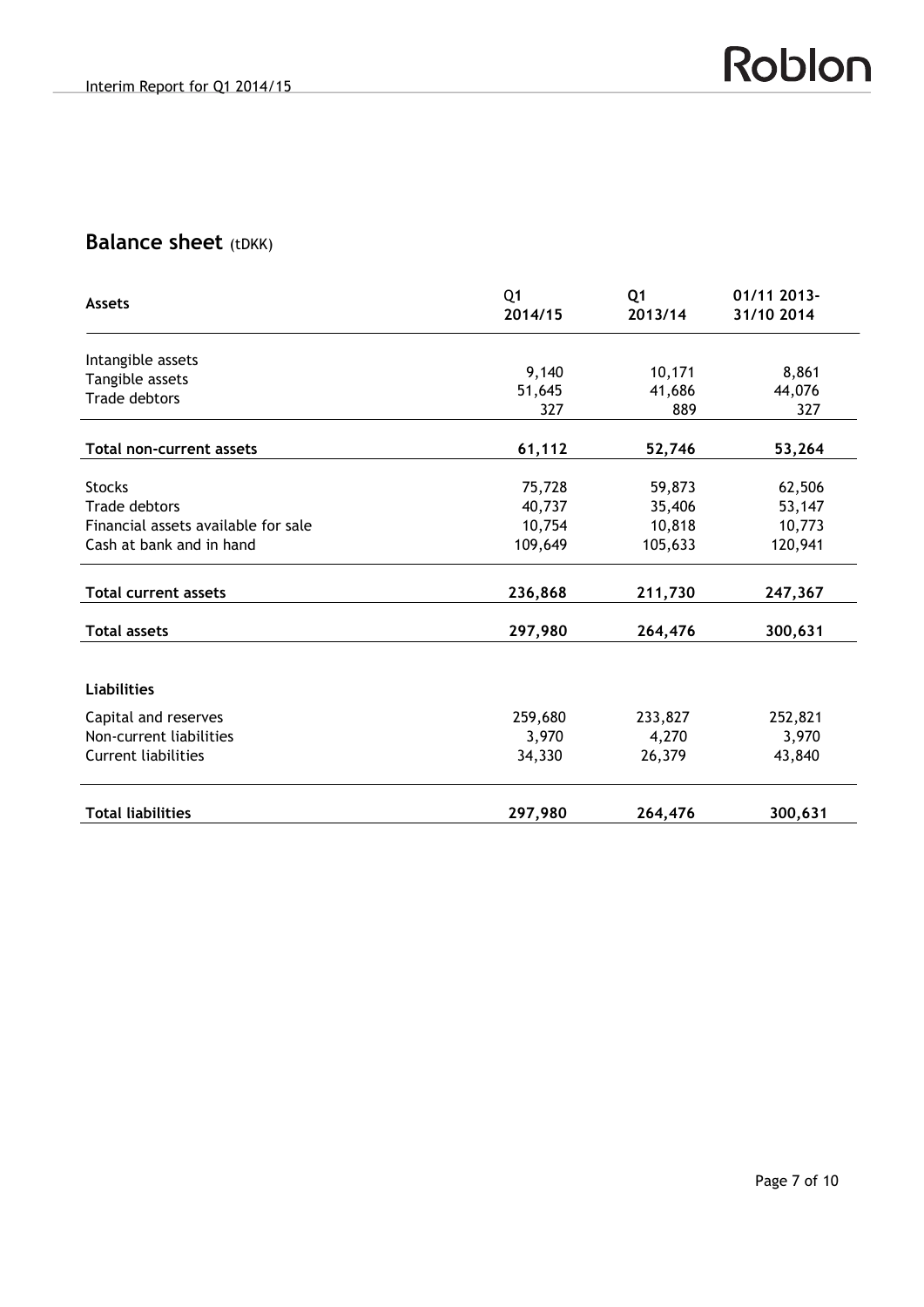| <b>Capital and reserves</b><br><b>statement</b> (tDKK) | Q <sub>1</sub><br>2014/15 | Q1<br>2013/14 | 01/11 2013-<br>31/10 2014 |  |
|--------------------------------------------------------|---------------------------|---------------|---------------------------|--|
| Capital and reserves, opening                          | 252,821                   | 230,284       | 230,284                   |  |
| Profit for the period                                  | 6,874                     | 3,524         | 40,433                    |  |
| Fair value adjustment of financial assets              |                           |               |                           |  |
| available for sale                                     | $-19$                     | 25            | $-19$                     |  |
| Tak on fair value adjustment                           | 4                         | -6            | 5                         |  |
| Total comprehensive income                             | 6,859                     | 3,543         | 40,419                    |  |
| Dividend distributed                                   | 0                         | 0             | $-17,882$                 |  |
| Capital and reserves, end of period                    | 259,680                   | 233,827       | 252,821                   |  |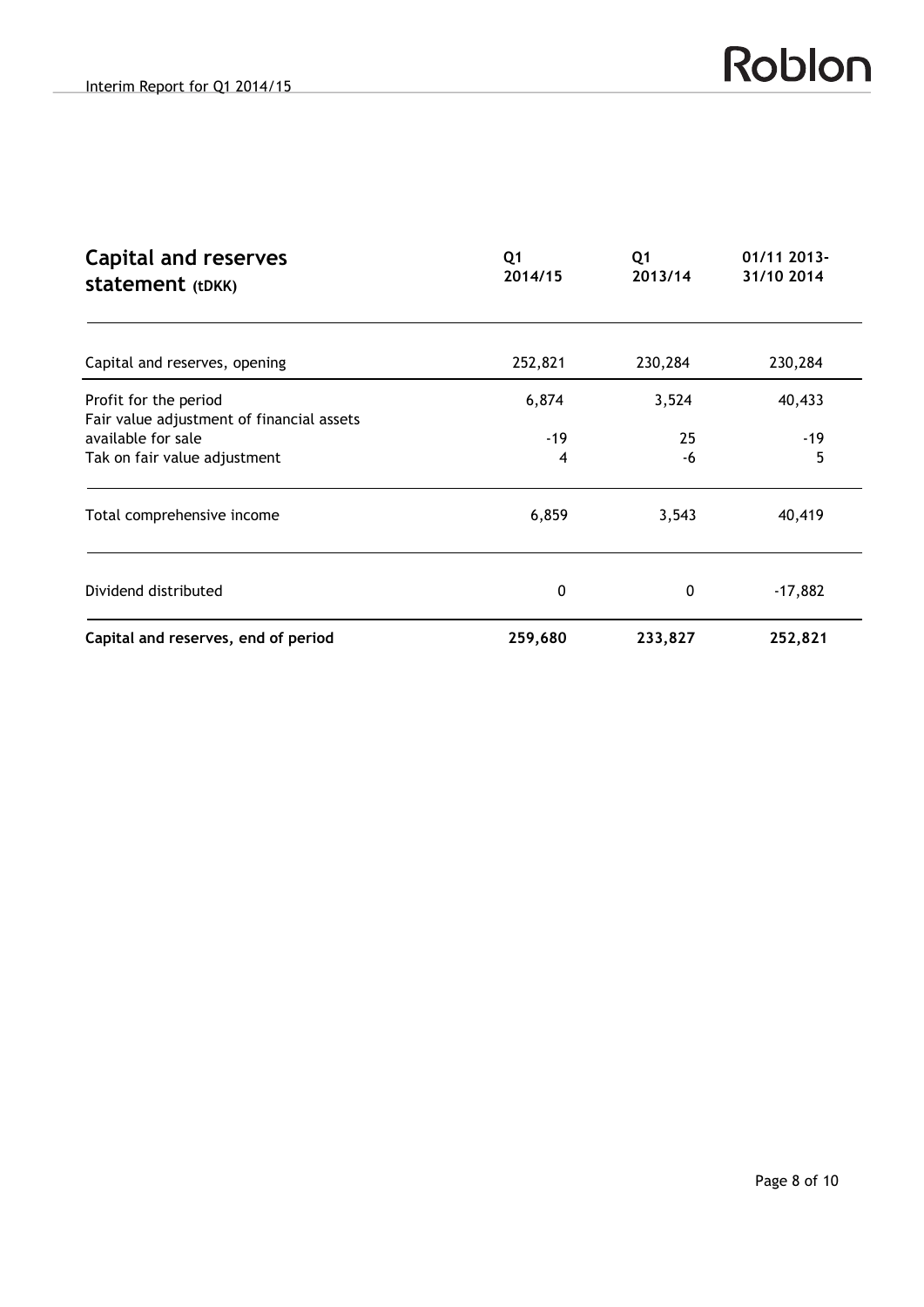# **Cash Flow Statement**

|                                                                | Q <sub>1</sub><br>2014/15 | Q <sub>1</sub><br>2013/14 | 01/11 2013-<br>31/10 2014 |
|----------------------------------------------------------------|---------------------------|---------------------------|---------------------------|
|                                                                |                           |                           |                           |
| <b>Operating profit</b>                                        | 8,124                     | 4,375                     | 51,306                    |
| Profit on sale of tangible assets                              | 0                         | 0                         | $-856$                    |
| Depreciation and write-downs of tangible and intangible assets | 1,723                     | 2,174                     | 9,008                     |
| Change in other provisions for liabilities                     | 0                         | 0                         | 62                        |
| Change in stocks                                               | $-13,222$                 | $-3,389$                  | $-6,021$                  |
| Change in debtors                                              | 12,410                    | 30,833                    | 13,654                    |
| Change in current liabilities                                  | -49                       | $-2,528$                  | 4,479                     |
| Cash flow from primary activities                              | 8,986                     | 31,465                    | 71,632                    |
|                                                                |                           |                           |                           |
| Financial payments received                                    | 861                       | 292                       | 1,977                     |
| Financial costs paid                                           | 0                         | $\Omega$                  | 0                         |
| Corporate tax paid                                             | $-11,568$                 | $-12,182$                 | $-13,787$                 |
| Cash flow from operating activities                            | $-1,721$                  | 19,575                    | 59,822                    |
|                                                                |                           |                           |                           |
| Investment in intangible fixed assets                          | $-845$                    | $-461$                    | $-2,292$                  |
| Investment in tangible fixed assets                            | $-8,726$                  | $-160$                    | $-6,653$                  |
| Sales proceeds from tangible fixed assets                      | 0                         | $\boldsymbol{0}$          | 1,267                     |
| Cash flow from investment activities                           | $-9,571$                  | $-621$                    | $-7,678$                  |
|                                                                |                           |                           |                           |
| Payment of dividend                                            | $\boldsymbol{0}$          | 0                         | $-17,882$                 |
| Cash flow from financing activities                            | 0                         | $\pmb{0}$                 | $-17,882$                 |
| Change in cash at bank and in hand                             | $-11,292$                 |                           |                           |
| Cash at bank and in hand, opening                              | 120,941                   | 18,954<br>86,679          | 34,262<br>86,679          |
|                                                                |                           |                           |                           |
| Cash at bank and in hand, end of period                        | 109,649                   | 105,633                   | 120,941                   |